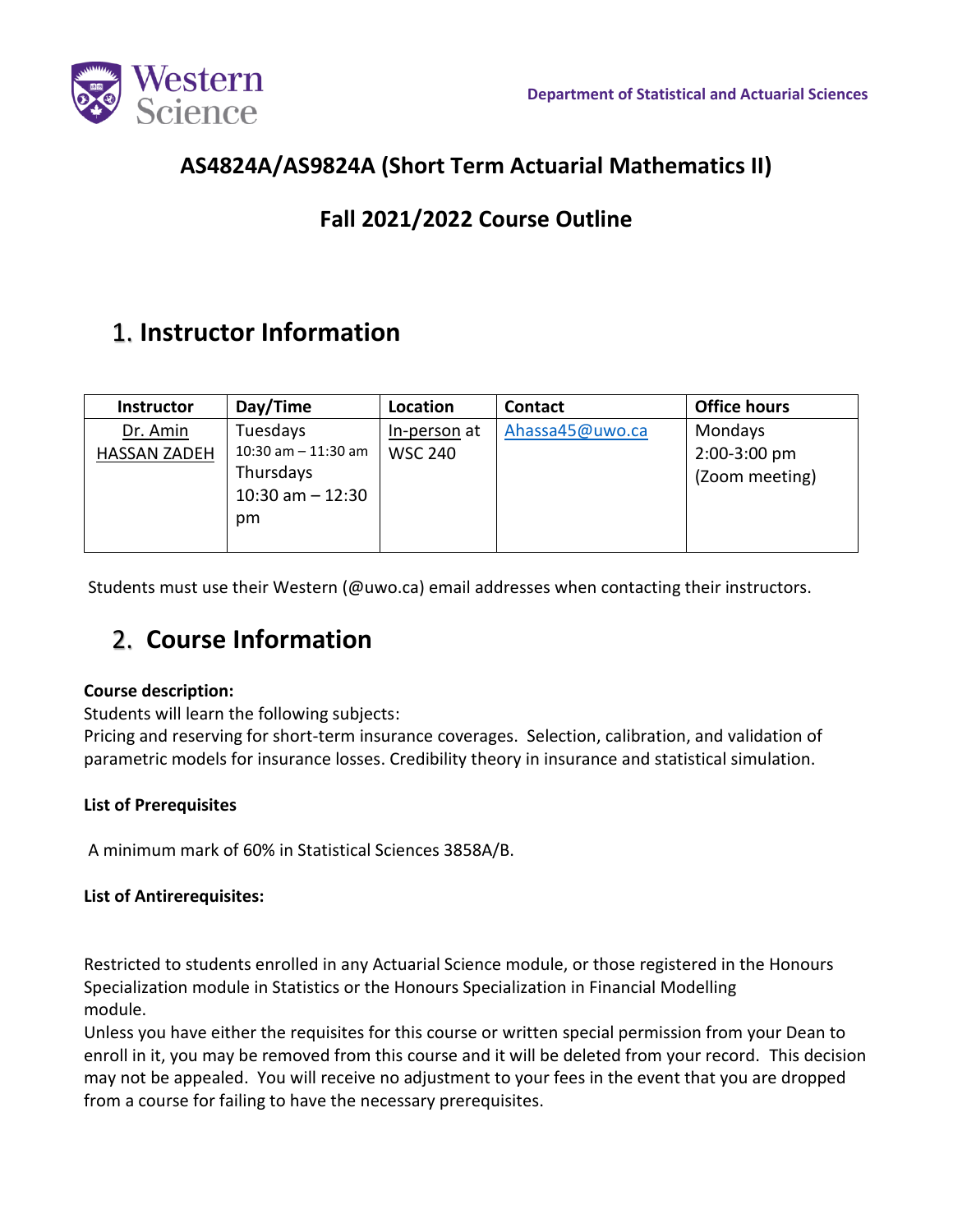# 3. **Course Syllabus, Schedule, Delivery Mode**

#### **Learning Outcomes**

Upon successful completion of this course, students will learn about concepts and mathematics of

- Short-Term Insurance: Coverages, loss reserving, ratemaking, reinsurance.
- Construction and selection of parametric models:
	- o Estimation: Maximum likelihood, method of moments, percentile matching and Bayesian procedure.
	- o Variance and confidence interval of estimators.
	- o Acceptability of fitted model: Graphical procedures and statistical tests.
- Credibility theory:
	- o Limited fluctuation credibility.
	- o Bayesian approach in credibility.
	- o Bühlmann and Bühlmann-Straub models.
	- o Exact credibility.
	- o Empirical Bayesian in nonparametric and semi-parametric cases.
- Simulation (time permitted):
	- o Inversion method.
	- $\circ$  Estimation of the number of simulations with a given error and a given degree of confidence.
	- o Use simulation to determine the p-value for a hypothesis test.
	- $\circ$  Use the bootstrap method to estimate the mean squared error of an estimator.
	- o Apply simulation methods within the context of actuarial models.

#### **Contingency plan for an in-person class pivoting to 100% online learning**

In the event of a COVID-19 resurgence during the course that necessitates the course delivery moving away from face-to-face interaction, all remaining course content will be delivered entirely online, either synchronously (i.e., at the times indicated in the timetable) or asynchronously (e.g., posted on OWL for students to view at their convenience). The grading scheme will **not** change. Any remaining assessments will also be conducted online as determined by the course instructor.

## 4. **Course Materials**

#### **Textbook**

(1) Klugman, S.A., Panjer, H.H. and Willmot, G.E. (2019). Loss Models: From Data to Decisions, 5th edition, Wiley.

(2) Introduction to Ratemaking and Loss Reserving for Property and Casualty Insurance (4th Edition), 2015, by Brown and Lennox, ACTEX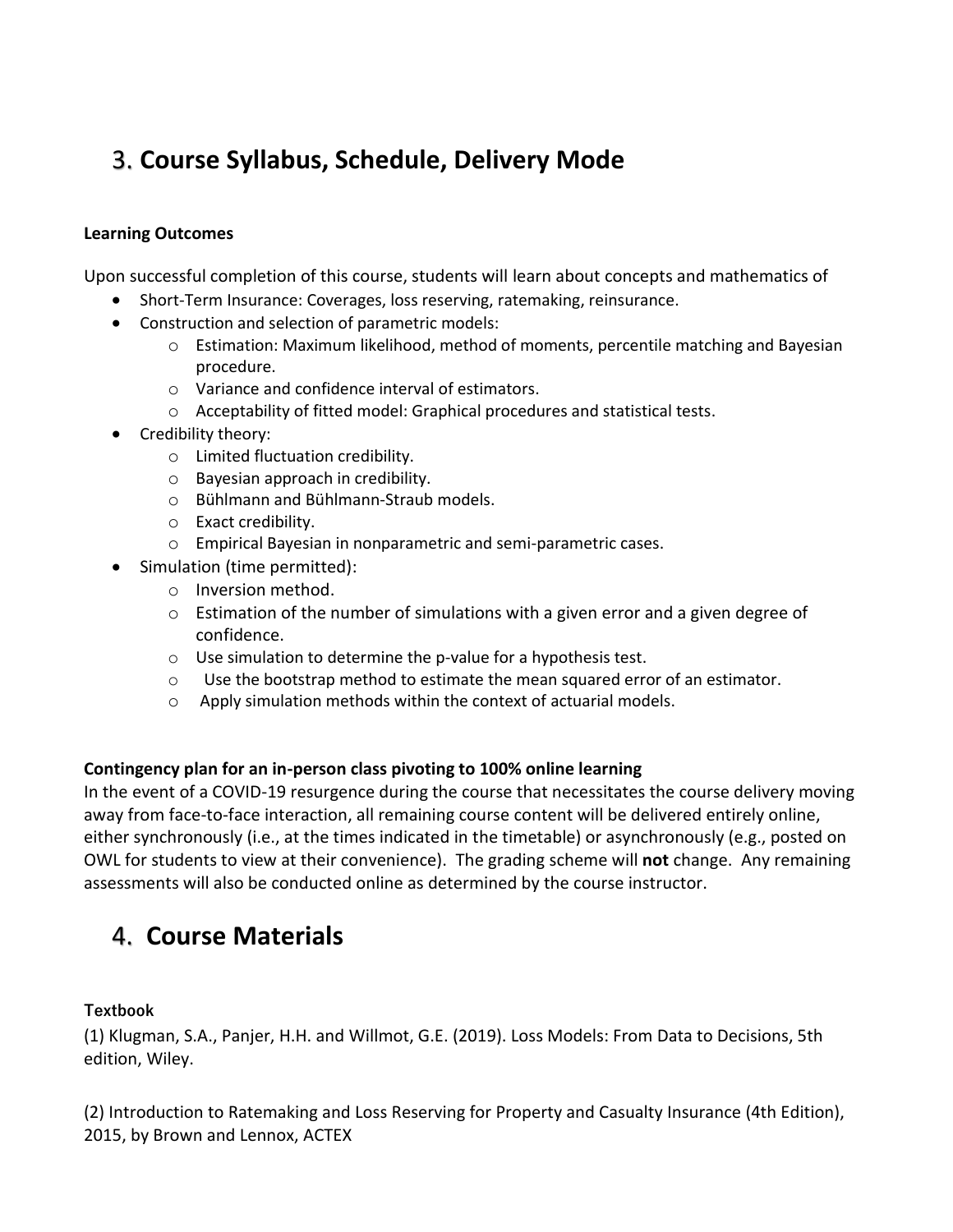#### **Topics covered**

Chapters 2-5 of Textbook (2) and Chapters 10-13 and 15-19 the textbook (1).

Students are responsible for checking the course OWL site (http://owl.uwo.ca) on a regular basis for news and updates. This is the primary method by which information will be disseminated to all students in the class.

All course material will be posted to OWL: http://owl.uwo.ca.

If students need assistance with the course OWL site, they can seek support on the OWL Help page. Alternatively, they can contact the Western Technology Services Helpdesk. They can be contacted by phone at 519-661-3800 or ext. 83800.

## 5. **Methods of Evaluation**

The overall course grade will be calculated as listed below: Midterm Exam 1 (October 5 ): 15% Midterm Exam 2 (November 11): 30% Final Exam (will be announced by the registrar's office): 55%

All the exams are closed-book.

Non-programmable calculators are allowed on the midterm tests and the final exam. However, SOA approved calculators are strongly recommended.

### **CIA Accreditation**

This course is accredited under the Canadian Institute of Actuaries (CIA) University Accreditation Program (UAP). Achievement of the minimum required grades in accredited courses may provide credit for preliminary exams. Please note that a combination of courses may be required to achieve exam credit. Details of required courses and grades at Western University are available at:

https://www.cia-ica.ca/membership/university-accreditation-program---home/accredited/uwo. In addition to the university's internal policies on conduct, including academic misconduct, candidates pursuing credits for writing professional examinations shall also be subject to the Code of Conduct and Ethics for Candidates in the CIA Education System and the associated Policy on Conduct and Ethics for Candidates in the CIA Education System. For more information, please visit Obtaining UAP Credits and the CIA FAQ

### **Accommodated Evaluations**

If you are unable to meet a course requirement due to illness or other serious circumstances, you must seek approval for the absence as soon as possible. Approval can be granted either through a selfreporting of absence or via the Dean's Office/Academic Counselling unit of your Home Faculty. If you are a Science student, the Academic Counselling Office of the Faculty of Science is located in NCB 280,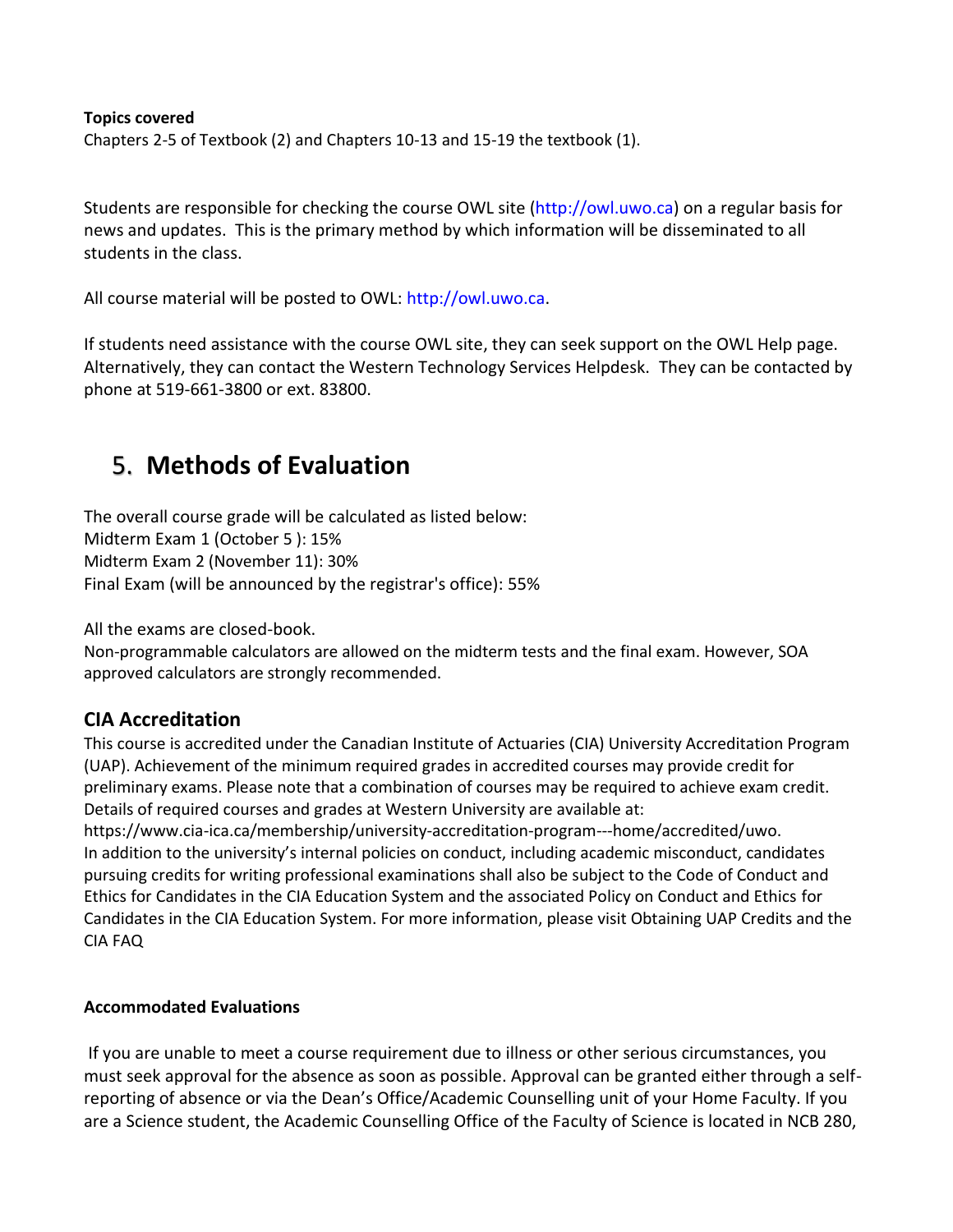and can be contacted at scibmsac@uwo.ca.

For further information, please consult the university's policy on academic consideration for student absences:

https://www.uwo.ca/univsec/pdf/academic\_policies/appeals/Academic\_Consideration\_for\_absences. pdf.

**Missed Midterm or Test:** The policy of the department of Statistical and Actuarial Sciences is that there will be no make-up exams for a missed midterm. For those that do legitimately miss a midterm and provide the required supporting documentation, the standard practice will be that the weight of the midterm will be reassigned to the final exam. If your reason is not deemed valid, then you will receive a mark of 0.

If you miss the Final Exam, please contact your faculty's Academic Counselling Office as soon as you are able to do so. They will assess your eligibility to write the Special Exam (the name given by the university to a makeup Final Exam).

You may also be eligible to write the Special Exam if you are in a "Multiple Exam Situation" (see http://www.registrar.uwo.ca/examinations/exam\_schedule.html).

### **Rounding of Marks Statement**

Across the Sciences Undergraduate Education programs, we strive to maintain high standards that reflect the effort that both students and faculty put into the teaching and learning experience during this course. All students will be treated equally and evaluated based only on their actual achievement. *Final grades* on this course, irrespective of the number of decimal places used in marking individual assignments and tests, will be calculated to one decimal place and rounded to the nearest integer, e.g., 74.4 becomes 74, and 74.5 becomes 75. Marks WILL NOT be bumped to the next grade or GPA, e.g. a 79 will NOT be bumped up to an 80, an 84 WILL NOT be bumped up to an 85, etc. The mark attained is the mark you achieved, and the mark assigned; requests for mark "bumping" will be denied.

# 6. **Student Absences**

### **Academic Consideration for Student Absences**

Students who experience an extenuating circumstance (illness, injury or other extenuating circumstance) sufficiently significant to temporarily render them unable to meet academic requirements may submit a request for academic consideration through the following routes:

- (i) Submitting a Self-Reported Absence (SRA) form provided that the conditions for submission are met. To be eligible for a Self-Reported Absence:
	- an absence must be no more than 48 hours
	- the assessments must be worth no more than 30% of the student's final grade
	- no more than two SRAs may be submitted during the Fall/Winter term
	- SRA is only applicable to undergraduate students only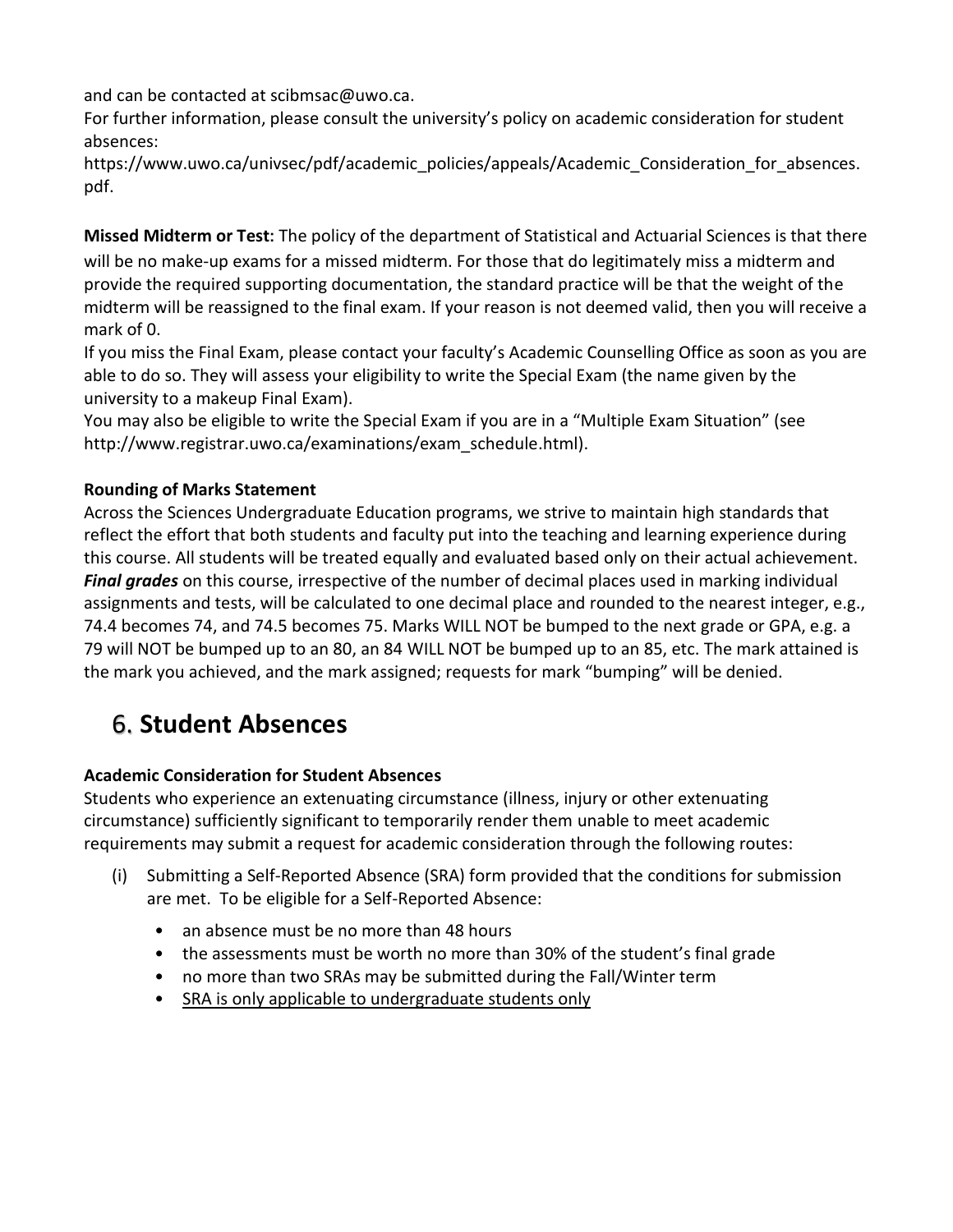- (ii) For medical absences, submitting a Student Medical Certificate (SMC) signed by a licensed medical or mental health practitioner to the Academic Counselling office of their Faculty of Registration.
- (iii) Submitting appropriate documentation for non-medical absences to the Academic Counselling office in their Faculty of Registration.

Note that in all cases, students are required to contact their instructors within 24 hours of the end of the period covered, unless otherwise instructed in the course outline.

Students should also note that individual instructors are not permitted to receive documentation directly from a student, whether in support of an application for consideration on medical grounds, or for other reasons. **All documentation required for absences that are not covered by the Self-Reported Absence Policy must be submitted to the Academic Counselling office of a student's Home Faculty.**

For the policy on Academic Consideration for Student Absences – Undergraduate Students in First Entry Programs, see:

https://www.uwo.ca/univsec/pdf/academic\_policies/appeals/accommodation\_illness.pdf

and for the Student Medical Certificate (SMC), see:

http://www.uwo.ca/univsec/pdf/academic\_policies/appeals/medicalform.pdf.

#### **Religious Accommodation**

When a course requirement conflicts with a religious holiday that requires an absence from the University or prohibits certain activities, students should request accommodation for their absence in writing at least two weeks prior to the holiday to the course instructor and/or the Academic Counselling office of their Faculty of Registration. Please consult University's list of recognized religious holidays (updated annually) at

https://multiculturalcalendar.com/ecal/index.php?s=c-univwo.

### **Absences from Final Examinations**

If you miss the Final Exam, please contact the Academic Counselling office of your Faculty of Registration as soon as you are able to do so. They will assess your eligibility to write the Special Examination (the name given by the University to a makeup Final Exam).

You may also be eligible to write the Special Exam if you are in a "Multiple Exam Situation" (e.g., more than 2 exams in 23-hour period, more than 3 exams in a 47-hour period).

# 7. **Accommodation and Accessibility**

### **Accommodation Policies**

Students with disabilities work with Accessible Education (formerly SSD), which provides recommendations for accommodation based on medical documentation or psychological and